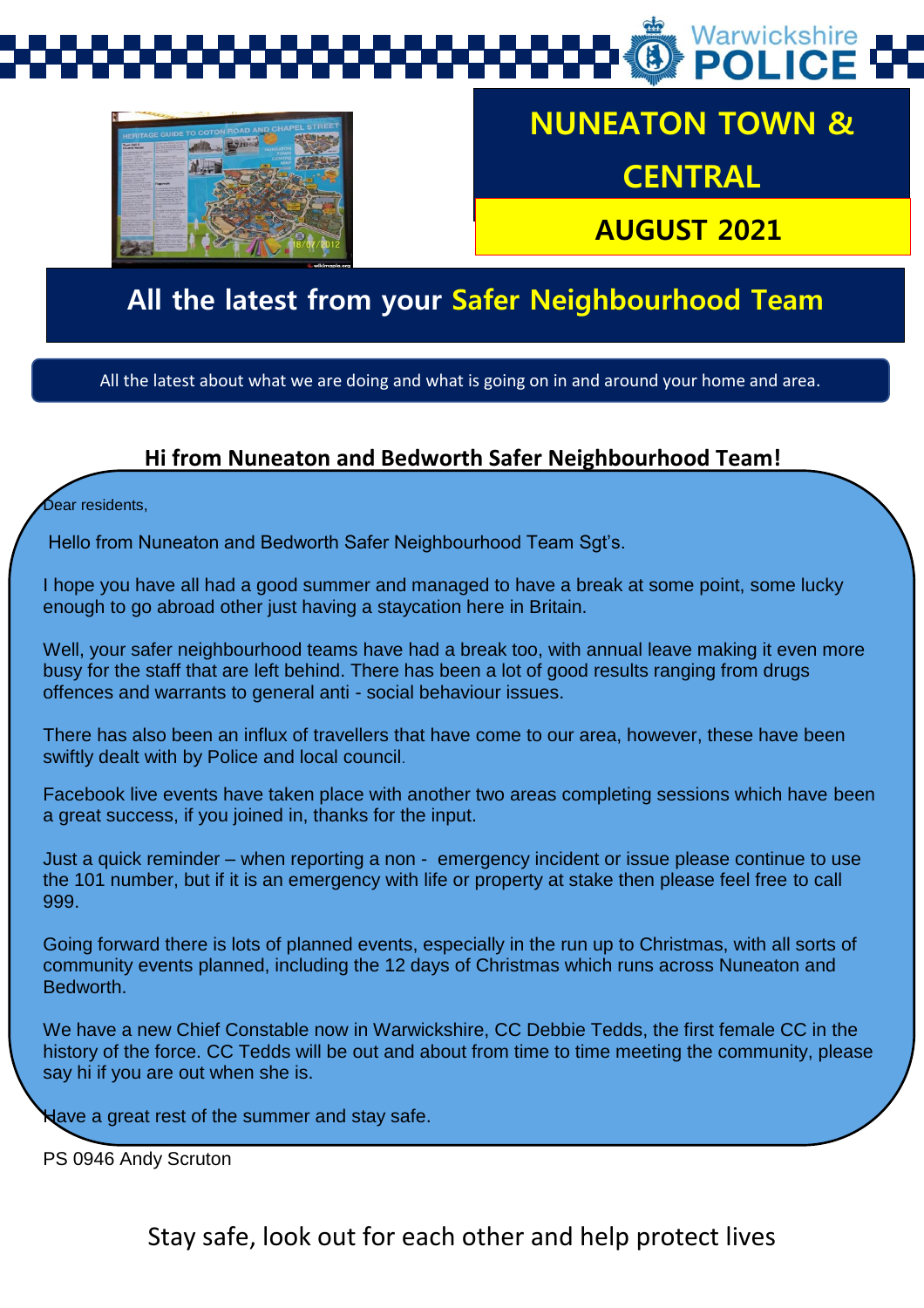

 **Nuneaton Town &**  1 **Neighbourhood Team Central Safer** 

**(SNT) Update** 

**How to keep up with Nuneaton Town & Central Safer** 

#### **Neighbourhood Team**

We are on Facebook: **Nuneaton and Bedworth Police** 



- In July further community warnings have been issued to a group that cause ASB and drink alcohol within town centre.
- The team have held a number of Mobile surgery's in the central area alongside council housing officers
- Central team welcomed a visit from a Puppy that will be working for west Mercia police.
- We had a bike coding event in the town centre in July
- $\bullet$  July 14<sup>th</sup> Central were in town centre with neighbourhood watch and Compass, it was a great day and we engaged with a lot of people
- 5 youths spoken and dealt with regarding ASB within town centre
- Drinking related ASB reduced in Town due to warnings being issued by PC COOPER and ROBERTS
- PCSO supported by CCTV interrupts thieves and is able to seize back goods that were stolen







Stay safe, look out for each other and help protect lives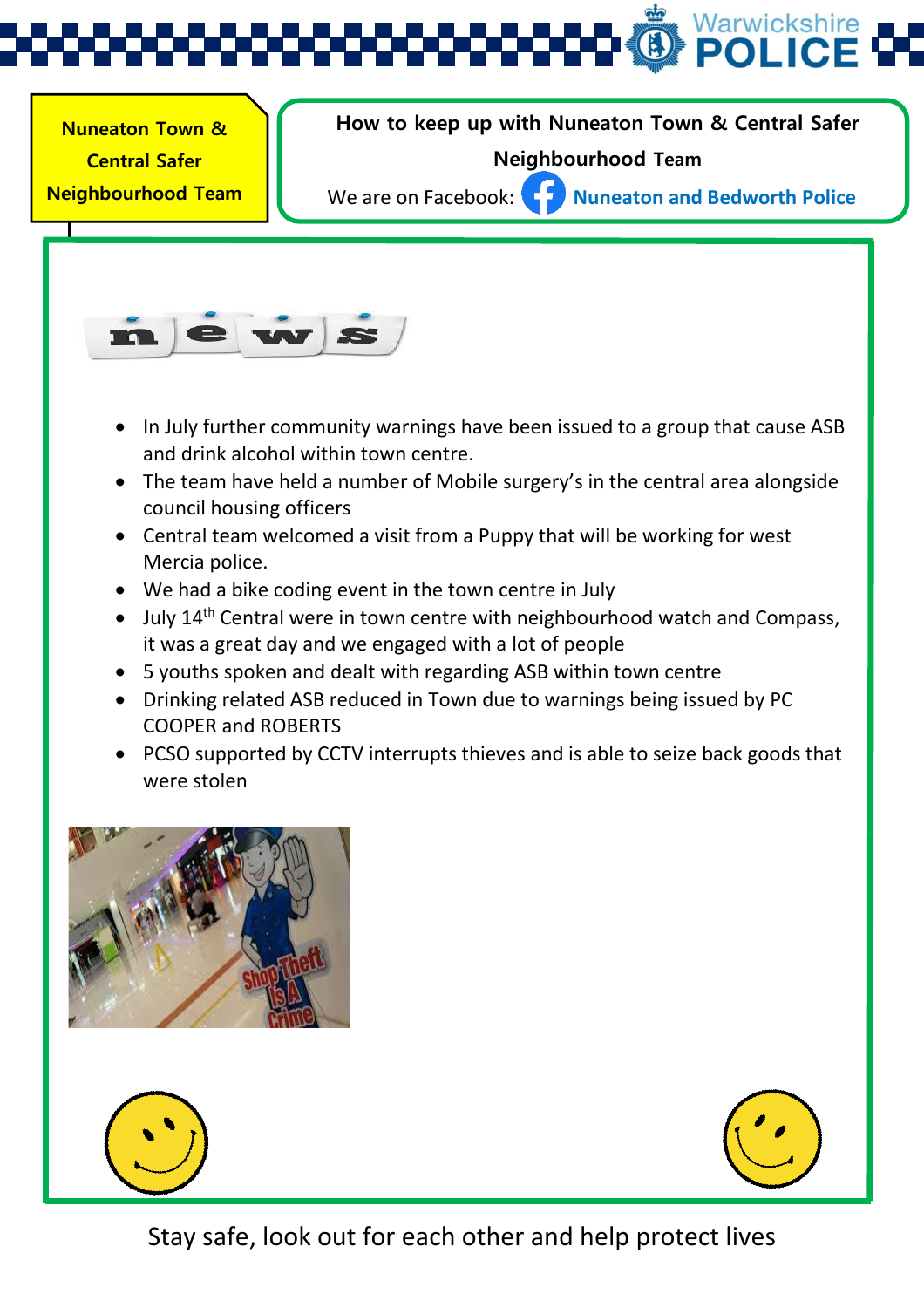# Varwickshire<br>**POLICE**

# **Update On Our Priorities**







 ASB in Pool Bank Street Park - Patrols have continued in this area and we have been talking to council about providing a bin in the area.

## County lines……

#### **Signs to look out for**

There are several signs to look out for that may indicate someone is involved in county lines:

- repeatedly going missing from school or home and being found in other areas
- having money, new clothes or electronic devices and they can't explain how they paid for them
- getting high numbers of texts or phone calls, being secretive about who they're speaking to
- decline in school or work performance
- significant changes in emotional or physical well-being

CuckooingOCGs often use high levels of violence and intimidation to protect the 'county line' and control them. One of these forms of control exploits vulnerable people by using their home as a base for dealing drugs, a process known as cuckooing. Dealers often convince the vulnerable person to let their home be used for drug dealing by giving them free drugs or offering to pay for food or utilities.

Often OCGs target people who are lonely, isolated, or have addiction issues. It's common for OCGs to use a property for a short amount of time, moving address frequently to reduce the chance of being caught.

There are several signs to look out for that may indicate someone is a victim of cuckooing:

- frequent visitors at unsociable hours
- changes in your neighbour's daily routine
- $\bullet$  unusual smells coming from a property
- suspicious or unfamiliar vehicles outside an address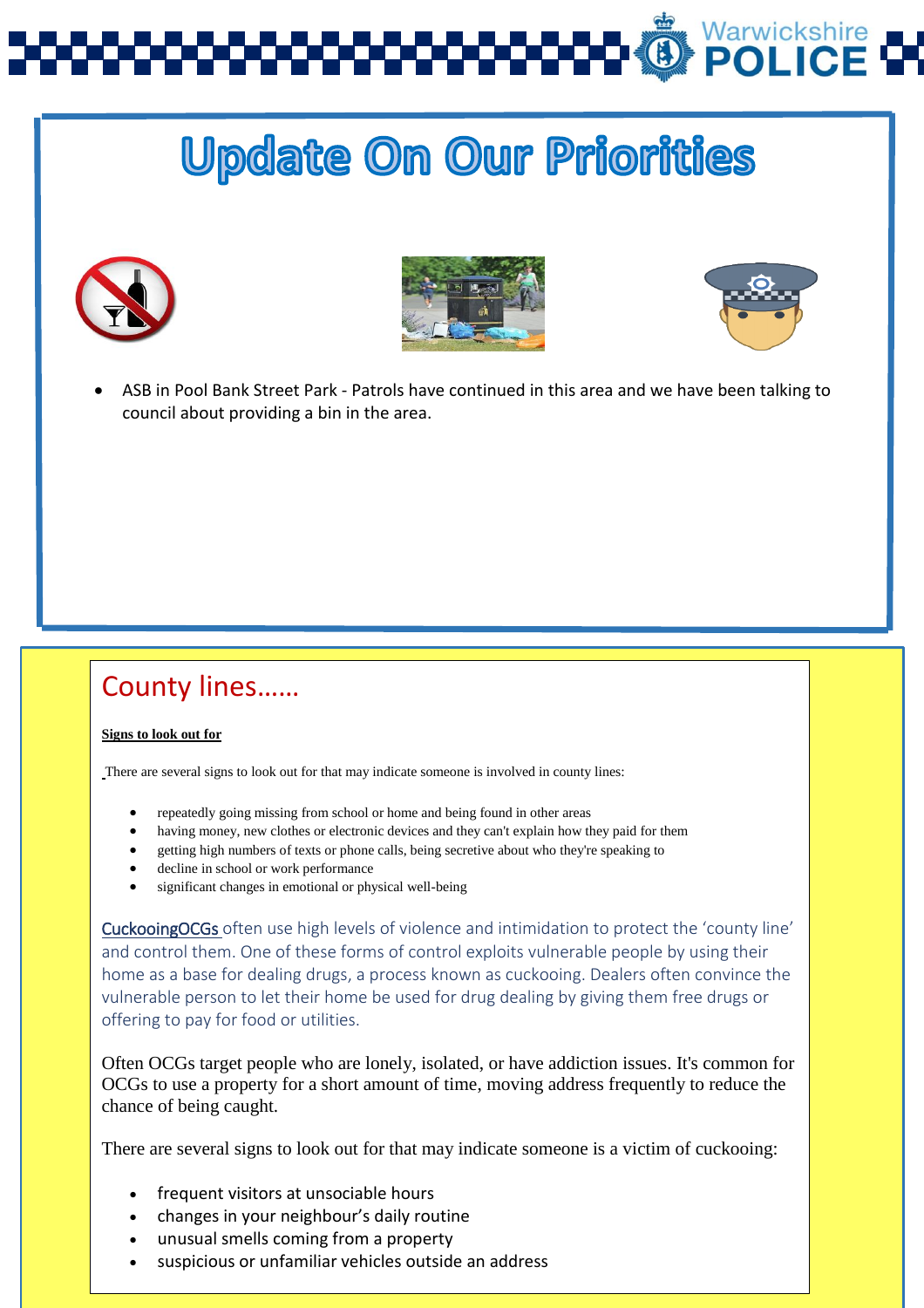# Warwickshire<br>**POLICE**

#### **Warwickshire Police Update**

# Details about your

## **Safer Neighbourhood Team**

The Nuneaton Central SNT Area covers

**Abbey, Town & Wembrook**

#### Sergeant Andy Scruton

**PC 1569** Cooper **PC 1634** Roberts **PCSO 6209** Owens **Nuneaton Town & Central SNT** How to contact Nuneaton Town &

Central SNT

By email:

**nc.snt@warwickshire.pnn.police.uk**

By telephone:

**02476 483 242**

TOWN & **CENTRAL** 



### **Monthly Message from your Beat Managers…**



For the Central area there has been concerns raised around the use of drug taking/dealing within specific areas and we have been working with the local council along with our offender management unit to address this and one specific aspect of that has now been addressed. We met with another of the local councillors this month as the lifting of restrictions has permitted us to do so and we hope to not only build on the working relationship but meet the other local councillors for the ward who we have not been able to see as yet, in due course. PCSO Owens has also assisted greatly in arranging local surgeries and continues to work tirelessly with events in the town for which we thank her for.

In recent weeks we have lost a Police Constable from the area however we do welcome the return of PCSO Mollie Thompson to the team. Whilst we are now seemingly coming out the pandemic, COVID along with other factors are having an impact on Patrol. As such, we are having to assist our Patrol colleagues frequently in order to ensure that frontline policing remains un-affected. So whilst this is ongoing we would just like to reassure our local community that we are still your local officers and ask that you please do not hesitate to contact us with any ongoing community concerns you have or come and speak to us if you see us out and about. In terms of the month ahead, there are more surgeries planned, meetings arranged with local

 $S_{\rm S}$  safe, look out for each out for each out for each out for each other and help protect lives  $\sim$ councillors when one of the issues to be discussed will be that of Pool Bank Recreation ground. We are also looking to hold a stall within the town on a Saturday market day, details of that will be published on our social media pages in due course and look forward to speaking with the community then.